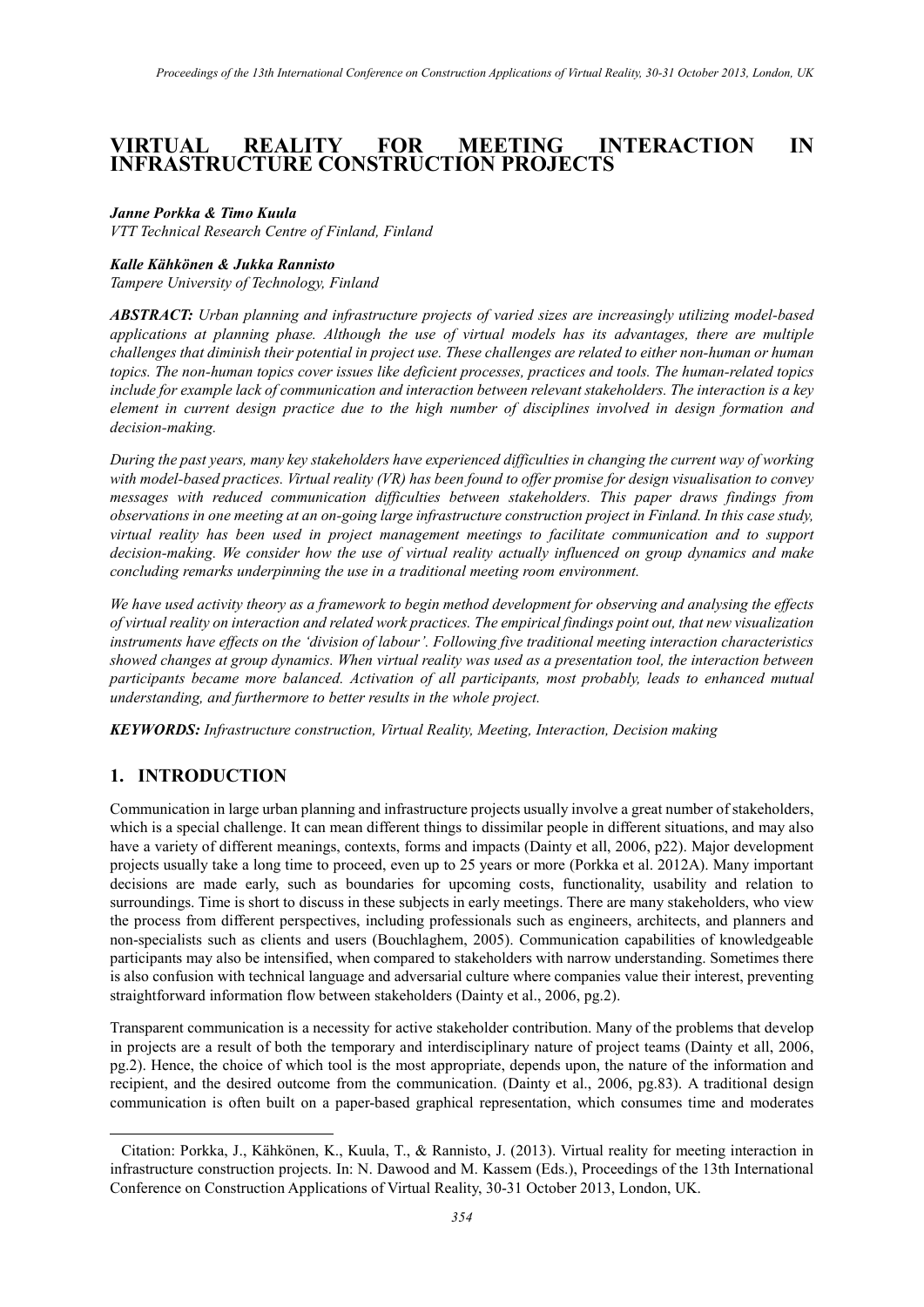teamwork (Porkka, 2012B). Currently model-based applications are being increasingly utilized at planning phase. Virtual reality (VR) offers a promise for design visualisation to convey messages without communication difficulties (Reich et al., 1996). From a variety of tools available for communication, visualisation is the easiest common language, where professionals and non-specialists are able to relate and understand the content of design proposals (Porkka et all, 2012B).

The benefits of visualisation in group context have not been thoroughly addressed. Use cases have illustrated the benefits of synchronous collaborative information visualisation, but very few empirical studies have rigorously examined the impact of visualization on group knowledge work (Bresciani and Eppler, 2009). Bresciani and Eppler (2009) reported visualization helping to achieve higher productivity, higher quality of outcome and greater knowledge gains. Moreover, visualization also helps to work more collaboratively and communicate ideas efficiently (Bouchlagshem et al., 2005).

Success during project execution depends increasingly on individual capabilities to work together. Challenges are often related to the unique and complex nature of projects. Visualization techniques can facilitate shared understanding across interdisciplinary groups, which is required between all of the parties involved in collaborative design methodologies (Bouchlaghem, 2005). Moreover, virtual reality has started to be included to participatory methodology (Mobach, 2008). Although the use of virtual models has its advantages, there are still multiple challenges that diminish their potential in project use. These challenges are at high level related to non-human or human topics. The non-human topics cover issues like deficient processes, practices and tools. The human-related topics include for example lack of communication and interaction between relevant stakeholders. Currently most virtual reality applications, for example, require manual work to generate virtual models. There is need for cost-efficient applications, connecting intelligently to planning process and modelled plans. If the virtual model is generated nearly automatically, virtual reality applications become very stimulating for everyday use. Interaction is a key element in current design practice due to the high number of disciplines involved in design formation and decision-making.

This paper focuses on the observations made in one particular project meeting partially utilising virtual reality in communication in an ongoing large infrastructure construction project in Finland. First, we set out the key theoretical principles for virtual reality applications and describe the methodological approach of activity theory used in observing the meeting interaction. Virtual reality was used to facilitate communication and to support decision-making. Later, we consider how the use of virtual reality actually influenced on group dynamics and make concluding remarks underpinning the use in a traditional meeting room environment.

## **2. INTERACTION IN MEETING AND ACTIVITY THEORY**

Construction industry is highly knowledge and people intensive. The interaction tends to be characterised by unfamiliar groups of people coming together for short periods before disbanding to work on other endeavours (Dainty et all, 2006, page 22). It's complicated to combine individual project team members' diverse skills, expertise and knowledge efficiently in meetings. Therefore, work practices in design formation are shifting towards more cooperative approach. Collaborative and participatory design methodologies are more and more highlighted. The collaborative aims at improving cooperation between professionals, while the participatory methodology contributes to citizens and end-users. Nevertheless, the teams operate through a set of varied meetings in construction industry. Main types of typical project meetings can be classified as:

- i) Industry professionals' meetings, i.e. master plan review meeting by the core design team.
- ii) Non-expert meetings, i.e. public hearing events.

In this paper, we focus on interaction between industry professionals. Unfortunately, there is not just one way for researcher to collect and analyse conversational data from this kind of meetings. Researchers tend to make their own conceptual categories for conversational data. We decided to look for a generic framework, which enables us to analyse interactions in meaningful perspectives.

One potential theory in social sciences to investigate collective activity and interaction is activity theory. The roots of activity theory have its origin from Russian psychology, and in Scandinavia the attention has evolved from individuals towards community. The theory relies on the concept of expansive learning, where the learners construct a *new object* for their collective activity and implement this *new object* in practice (Engeström, 2010). We have utilised the activity system model as a theoretical framework for analysing the meetings. We examine a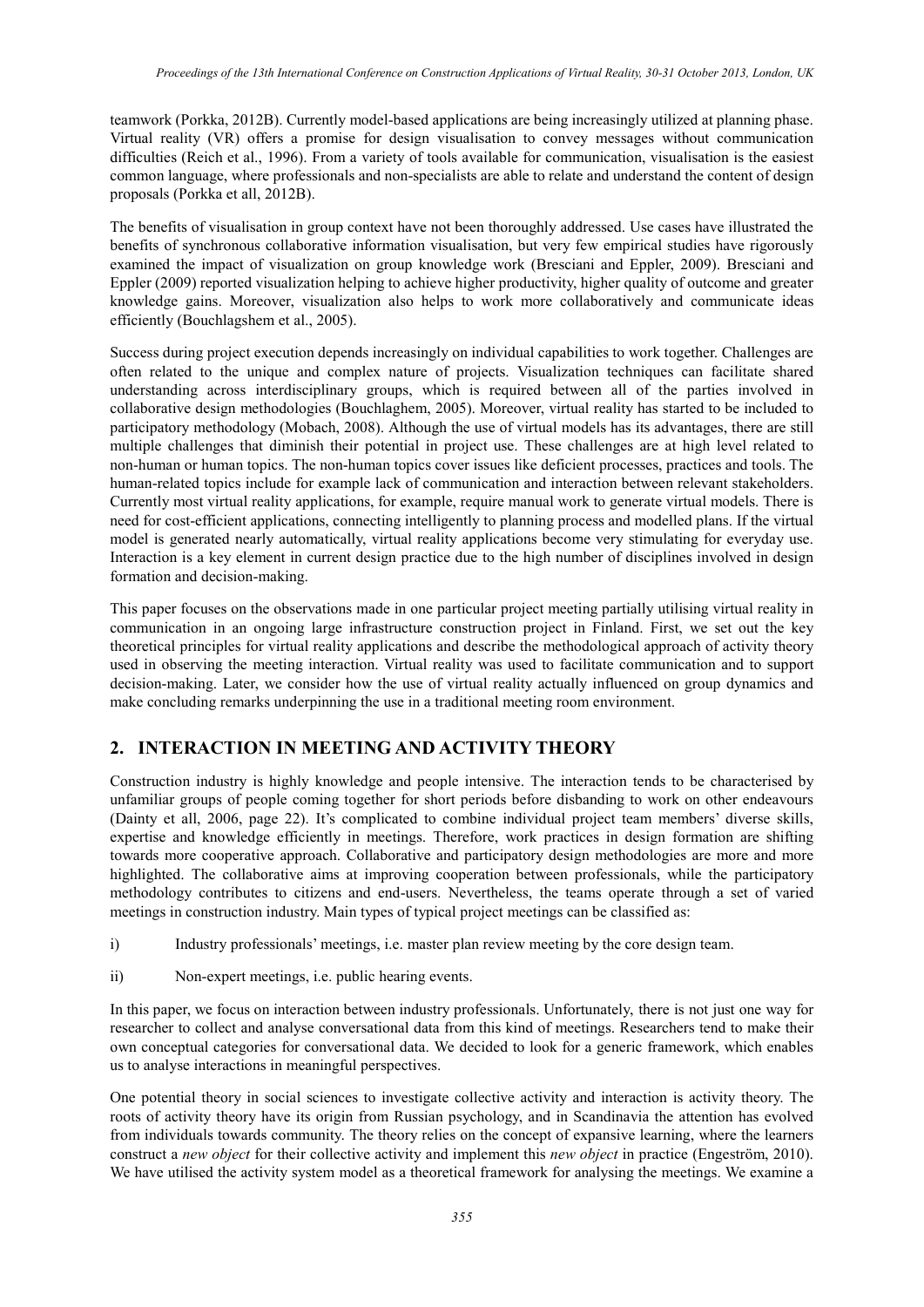micro level concentration through individuals participating in the meetings and reflect perceived results back to whole project interaction at macro level.

The activity theory model is a general description of collective human activity with seven key elements linked together (Engeström, 1999). In the activity system model (University of Helsinki, 2012), the *subject* refers to an individual or a sub-group whose agency is chosen as the point of view in the analysis. The *object* refers to the 'problem space' at which the activity is directed and which is moulded and transformed into *outcomes* with the help of physical and symbolic, external and internal mediating *instruments*, including both tools and signs. The *community* comprises multiple individuals and/or sub-groups who share the same general object and who construct themselves as distinct from other communities. The *division of labour* refers to both the horizontal division of tasks between the members of the community and to the vertical division of power and status. Finally the *rules* refer to the explicit and implicit regulations, norms and conventions that constrain actions and interactions within the activity system.

Since the elements of activity are linked together, changes in one element affect the others. The changes may also cause contradictions between the elements. For example, what would happen when virtual reality as an 'instrument' is added into the system? In this paper, one particular meeting is seen as a case for observation and analysis. Thus, the meeting represents a "micro activity system" with participants as 'subjects' and meeting goals as 'objects'. However, the activity system perspective also reveals the more complex nature of the construction project and how meetings are bounded to the larger picture.

## **3. CASE STUDY**

This paper builds on a case study, one meeting in a large infrastructure construction project in Finland, where virtual reality was used concurrently to traditional presentation methods in facilitating communication and to support decision-making. The client of the project is a governmental organization, who ordered the planning work from consultants and appointed experienced professionals to follow up the planning work. The team has prepared a general plan and is currently in process of developing a detailed plan. The detailed plan determines the accurate positions, identifies land allocations, and specifies traffic arrangements also to pedestrians and public transportation (The Finnish Transport Agency, 2010). However, this research aims at developing a method to observe meeting interaction and facilitates the developed method in one particular meeting situation. Once the method is tested and developed, the approach may become an integral part of procedural changes in organising project meetings.

# **3.1 Subject of Research**

The subject of research was a regular project management meeting during the detailed plan preparation phase. The meeting was held between the client, appointed professionals and consultants, encompassing seven participants from which six were men and one was woman. The ages of seven participants varied between mid thirties to mid fifties. The management team was experienced and four out of seven members had lots of practical knowledge from similar projects. The rest were also skilled in their assigned tasks. This set up created an uncomplicated atmosphere for the project management meeting. The stakeholders appreciated each other, and communication was transparent and straightforward throughout the whole meeting.

The schedule of meeting was remarkably tight and agenda included plenty of topics. Since the project is large, the disciplines are progressing differently in various parts of the plan. The aim of the meeting was to share understanding and discuss issues that need instant attention. Altogether, the whole meeting lasted for four and half hours. In the beginning, the team browsed through the economical issues, and later, the research on observing interaction in actual planning topics started. The research consisted from seven topics. The three-hour section was held without breaks. The plan was developing and in one topic they had just started to collect ideas, while some others already had a preliminary plan.

The meeting was organised in a standard meeting room, which is presented in Figure 1 (Fig 1). Participants were seated on two-sides of a long table, and the whiteboard to project images was at the end of table. The consultant representatives led the meeting. Their two managers first introduced the topics. After the introduction a discussion period started and all participants had an opportunity to share their opinions. Consultants also had a project secretary, who showed the materials from beamer and distributed printed materials to stakeholders. The secretary wrote official meeting notes and operated various tools for modelling and virtual reality applications.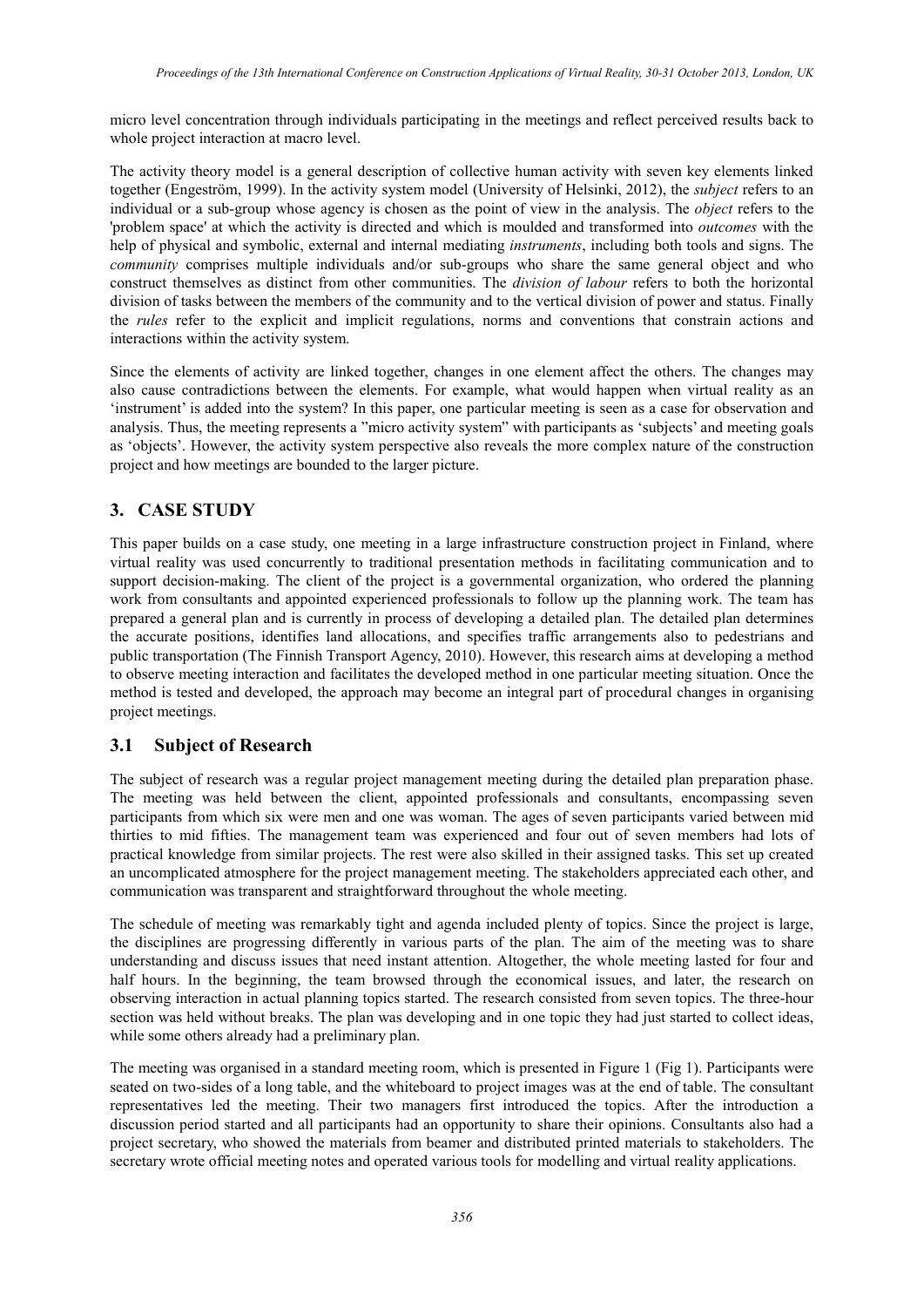

Fig. 1: Meeting room setup and two tools used in making decisions - a traditional map on the left and a virtual reality presentation at right (Photos courtesy of Janne Porkka).

Conversations in the meeting were observed by a group of four researchers. Before observing the interaction, researchers assumed that the use of virtual reality has positive influences on collaboration and further to assisting the decision-making. To complement observations, the whole meeting was recorded with sound and several photos were taken for documentation. The researchers took field notes and had an access to official project bank for shared materials and documents.

## **3.2 Applied Virtual Reality Application**

Many key stakeholders have experienced difficulties in changing the current way of working towards model-based practices. Virtual reality has been found to offer promise for design visualisation to convey messages with reduced communication difficulties between different stakeholders. In other words, virtual reality lowers a threshold to interact. Unfortunately, virtual reality models usually require manual work upon creation from modelled plans. Since the plans are composed of numerous sub models, the effort of manual work done repeatedly might be too cumbersome for everyday production. There is a need for cost-efficient off-the-shelf applications connected directly to these plans. Then, virtual reality applications become more usable for municipalities and developers.

Vianova's Novapoint Virtual Map (Vianova, 2013) has been applied in the case study. Multi-disciplinary and complex design data in standard data exchange format is semi-automatically converted with parametric rules into a virtual reality presentation. Multiple sub models are converted into the same presentation, and dynamic linkage keeps track on updates to combined model. User has many options for viewing data and design alternatives can be selected by managing layer visibility. Presentation reveals conflicts like two objects colliding, one object hiding another and faults in geometries. However, these are model-based issues that can be easily corrected.

The application has useful functions for meeting context. There are multiple navigation modes like driving and flying. For meetings the easiest navigation mode is pre-stored camera viewpoint and path. The conflicts can be stored as viewpoints with a comment, and request for change goes back to planners. Activities in Virtual Map may be recorded to images and video. The sharing of model is enabled to separate free viewer or web page.

## **4. RESULTS AND OBSERVATIONS FROM THE MEETING**

This research aims at developing a method to observe interaction in a meeting context. The participants studied in project management meeting were consultants, experts and client, who altogether established the community interacting on objects. The studied objects were seven topics in the meeting agenda (see details in a Table 1). The division of labour included first the introduction of a topic by a consultant and then the object was open for discussion between participants. Therefore, each participant had an opportunity to pose comments, and in fact, these comments led to valuable considerations while all stakeholders interacted. When the discussion of topic reached an end, the consultants together with the client made the closing remarks on how the plan is developed further.

As presented in table 1, topics were presented with the help of various tools. The first and second topic included status and schedule presented by tables, text documents and bar charts. Both of these topics did not gain added value from leveraging virtual reality in communication. However, the discussion with participants revealed that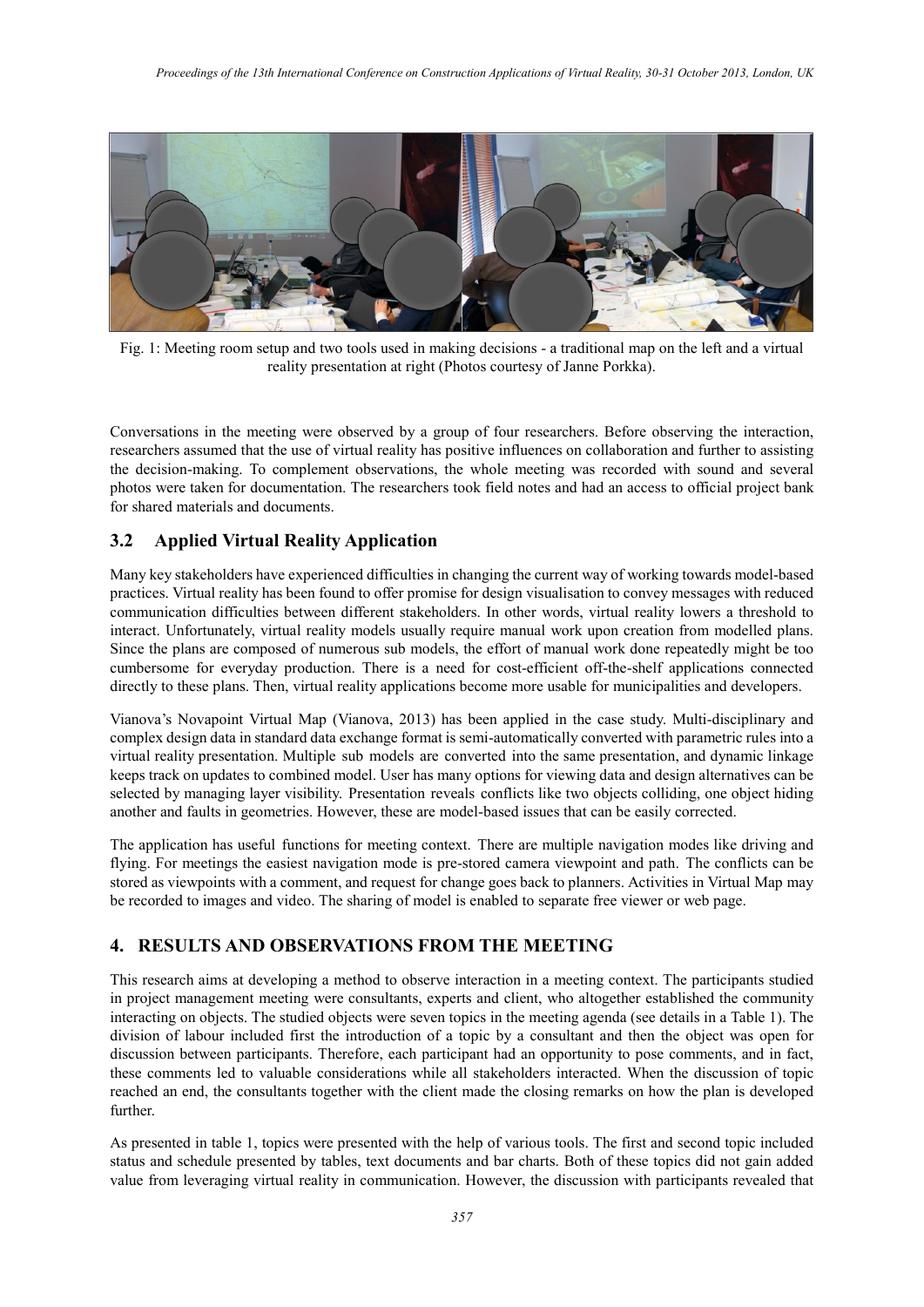the added value comes when plans are accurate. Virtual reality was used in topics three and seven for design review and alternative comparison facilitated by maps, general plan, virtual reality visualization, alternative virtual reality visualization and section plans. Remaining three topics, numbered as four, five and six, were communicated with conventional tools like maps, text document, table, images and section plans in order to review designs. The partial use of virtual reality in communication enabled researchers to compare and contrast their impacts to conventional tools.

| Table 1: General data and perceived results of observing seven topics in the project management meeting. |  |  |  |
|----------------------------------------------------------------------------------------------------------|--|--|--|

|         |                                   |                                                     | Perceived communication (%) |            | Perceived comments (%) |        |         |
|---------|-----------------------------------|-----------------------------------------------------|-----------------------------|------------|------------------------|--------|---------|
|         | Goal of topic                     | Tools used                                          | Introduction                | Discussion | Consultants            | Client | Experts |
| Topic 1 | <b>Status</b>                     | Table, text documents                               | 83                          | 17         | 38                     | 25     | 38      |
| Topic 2 | Schedule                          | Bar chart                                           | 43                          | 57         | 50                     | 42     | 8       |
| Topic 3 | Design review                     | Maps, General plan VR<br>visualization              | 17                          | 83         | 47                     | 31     | 22      |
| Topic 4 | Design review,<br>Idea generation | Maps, text documents                                | 56                          | 44         | 50                     | 25     | 25      |
| Topic 5 | Design review                     | Maps, table, images                                 | 48                          | 52         | 57                     | 24     | 19      |
| Topic 6 | Design review                     | Table, section plans                                | 81                          | 19         | 67                     | 25     | 8       |
| Topic 7 | <b>Alternative</b><br>comparison  | Alternative plan VR<br>visualization, section plans | 29                          | 71         | 40                     | 27     | 33      |

We observed how much time was spent on to communicate each topic and noticed significant time differences in communication. The perceived time difference, as presented in Figure 2, fluctuated from ten minutes to nearly an hour. The more the time was, the wider the topic appeared to be in terms of details or planned content. Within each topic, the dialogue was verified from video and researchers split the conversation into consultant's introduction and discussion section. As an average, the percentage for introduction was 46% while discussions took 54% of the time. Interestingly, the share of introduction was significantly smaller in topics that utilised virtual reality, respectively 17% and 29% in tasks three and seven. On the other hand, the tasks with conventional tools seem to consume more time to be explained, as presented in Table 1 and Figure 3.



Fig. 2: Perceived length of seven topics in agenda as percentages from the whole meeting.

All representatives participated to conversations. Clients' project manager was very experienced and interested to discuss, which led to an active role throughout the project management meeting. Within the discussions, the client had a strong linkage to appointed experienced professionals. Two of the experts were experienced with model based planning, and in fact, one of the aims in the whole project is to utilise model-based applications more efficiently in the planning process where virtual reality is applied to enhance communication.

The amount of comments participants made during communication is actually a reliable indicator for participation. The tracking emphasised how participants are participating. Moreover, instead of calculating every comment we focused on how many first comments the participants made to bring up a new subject to discuss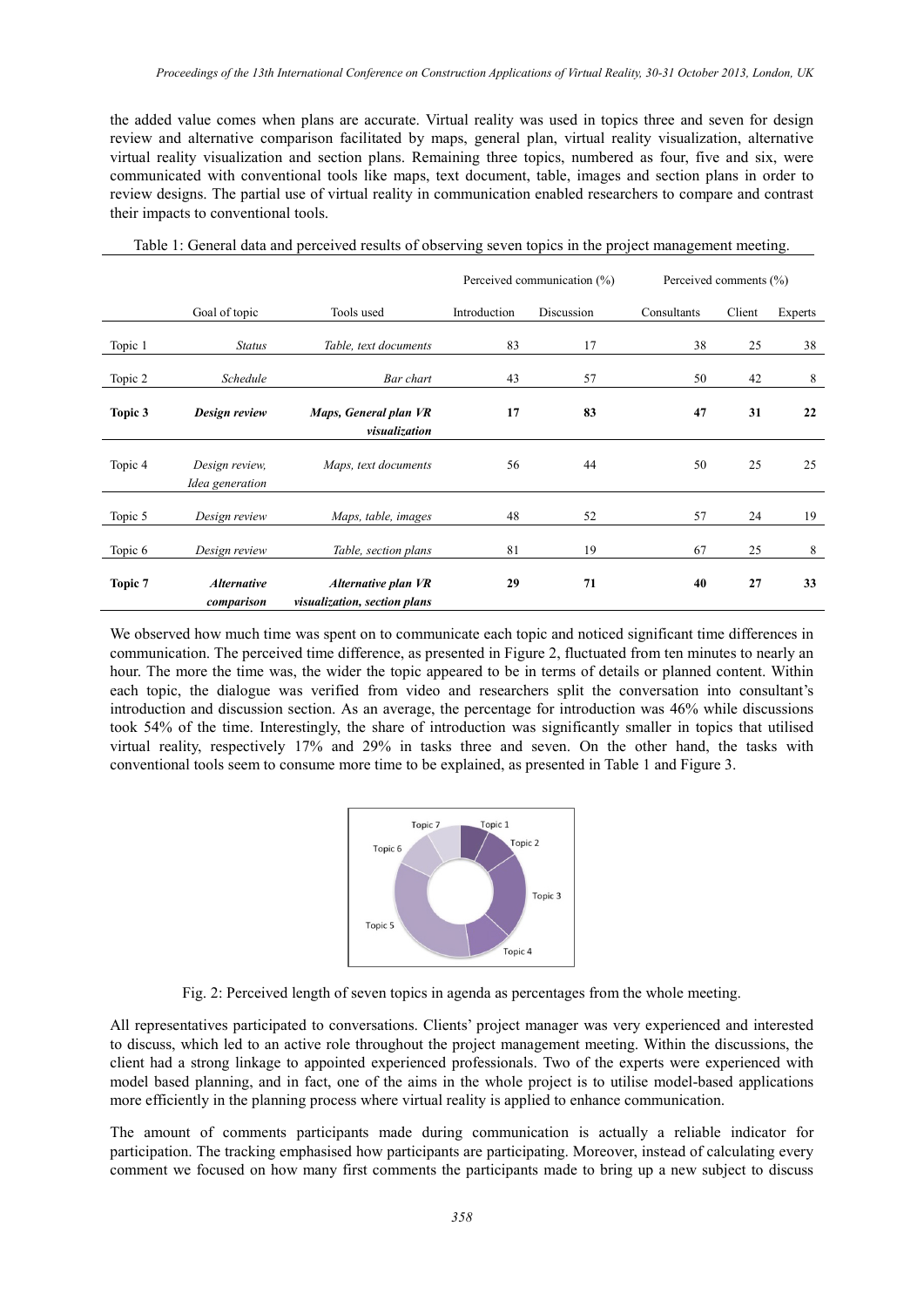(see participants comments on right-hand side in Fig 3). When consultant started topic introduction we added one comment. When the introduction ended and participants started to bring new subjects to discussion, the calculation continued. For example, when someone posed a question: "what is the distance between the columns?" the resulting conversation was marked for the same participant because it provided the direction. Our approach promotes the activeness of participants. However, we want to remind that the results are based on the findings of one meeting. Thus, broader generalisations on how the use of virtual reality effect to interaction and meeting dynamics are preliminary. The sample of several meetings is needed to confirm the findings.



Fig. 3: Graphs from perceived communication times (left) and perceived participant comments (right).

Some participants, especially client and experts, appreciated the use of virtual reality in interaction. Throughout the conversations, participants often reflected plans to resident opinions and comments from regional businesses, to support detailed discussions. Virtual models in meeting were shown by the project secretary who did not contribute to other topics, and thus it appears that technology has an impact on the division of labour.

## **5. DISCUSSION**

Project management meeting provides great perspective on how plan evolves constantly from meeting to meeting. The outcomes of this meeting are about to become objects for the following meeting. The use of model-based applications in early planning has been stated to provide coordination benefits (Porkka et al., 2012B). For this research a virtual reality solution enabling semi-automatic virtual model generation from modelled plans was used. The data from live meeting context gave us better understanding on the characteristics of virtual reality in interaction. Although the subject of research was not scientifically rigorous due to small sample, it clearly demonstrates how an active participation is essential for successfully reaching the meeting objectives.

Virtual applications have an additional value in introducing plan to participants. Compared to the traditional tools, such as text documents, tables and images, the introduction seemed to be quicker with the help of virtual reality. This is demonstrated in Figure 4, where it is obvious, that the content of the topic has a lot of effect on the discussion time. The goal of the topic four was to generate ideas. However, much time was spent to introduce the object. Altogether, it seemed that it was easier for participants to understand content more quickly when virtual model was used and more emphasis was paid on problem solving. Relations between discussions and introductions varied in a ratio from 0.2 to 5. When topic leveraged virtual reality the ratio was higher (2.5-5), meaning that there was over two times more discussion about the details of plan when compared to the traditional tools in introducing the plan. In other words, if there is certain time reserved to review a plan and introduction time is shorter, there is relatively more time to interact and discuss about the solutions for further development.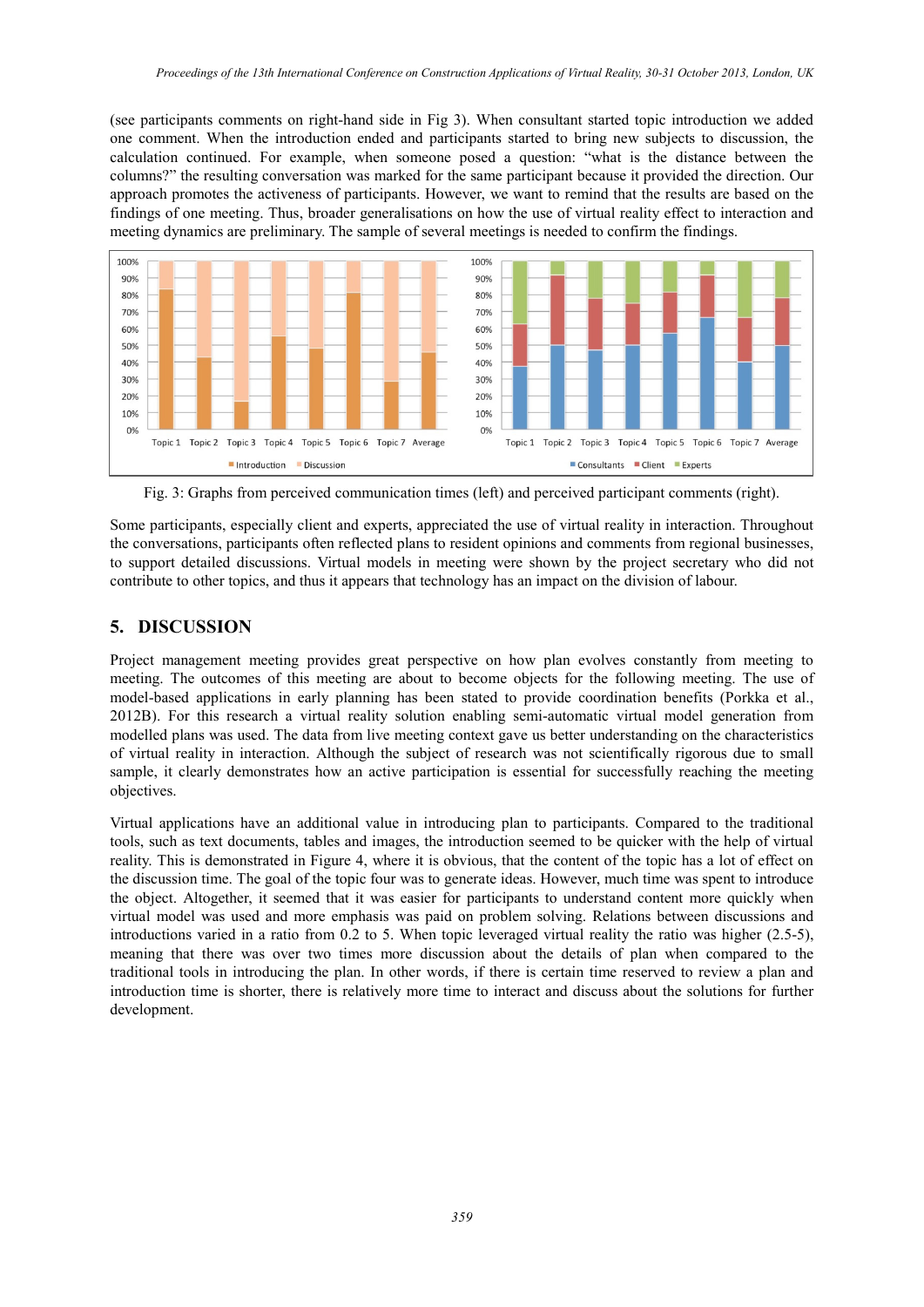

Fig. 4: Perceived topic communication (introduction and discussion) and tools.

We also noticed that virtual model helps to share understanding between the participants of various backgrounds. Thus, bringing virtual model as a new 'instrument' into the activity system seems to change the division of labour towards more democratic and even way to discuss. The degree of participation (see Fig. 5) reveals that consultants had a primary and leading role in the meeting. When virtual reality was used, the nature of the conversations changed and an increased participation of client and experts were noticed. As a resultant to that, the activity of consultants decreased. Therefore, it is also reasonable to consider that use of virtual models may shift the roles of participants towards activating more technically competitive younger generation.



Fig. 5: Degree of participation during meeting (%).

#### **6. CONCLUSION**

This paper has presented observations from the project management meeting on understanding better, how virtual reality influences on meeting interaction. We have used the activity theory viewpoint as a framework to begin method development for observing and analysing the interaction and related work practices. In a nutshell, the developed method monitors following meeting characteristics: perceived communication time per topic, perceived communication time inside the topic (split to introduction and actual discussion), perceived amount of participant comments, perceived amount of first comments to bring new subject into the discussion, and degree of participation.

Active participation is essential for successfully reaching the meeting and project objectives as a whole. The empirical findings collected through observations and recordings indicate that bringing new technologies into a sensitive meeting situation must be facilitated carefully. Large projection-based immersive environments have potential to enhance collaboration and exchange of ideas (Simon and Scholz, 2005). Based on our findings from the traditional meeting room environment, new visualization instruments have effects on the 'division of labour' during the meeting. When virtual reality was used as a presentation tool, the interaction between participants became more balanced. This interesting group dynamics shift was supported by a remark that virtual applications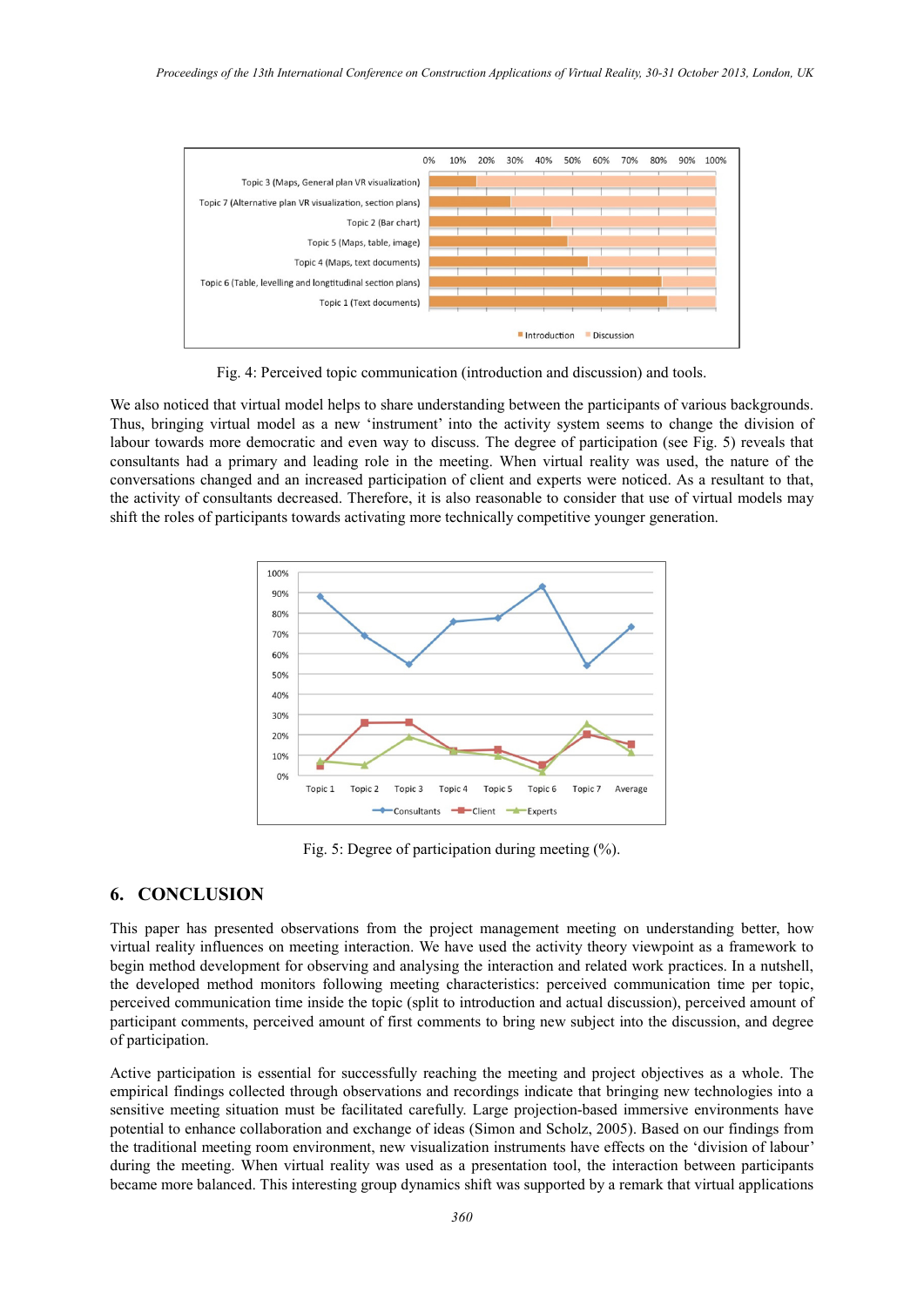have additional value in introducing the plan to other stakeholders. There was over two times more detailed, beneficial discussion in comparison to using traditional communication tools. Balancing the degree of participation between participants, most probably, leads to enhanced mutual understanding, and furthermore to better results in the whole project. When there is a certain time reserved for plan review, virtual reality leads to better opportunities for developing the plan. Besides, it is also reasonable to consider that roles of generations are shifting towards the activation of younger people.

Efficient use of virtual reality requires procedural changes in organising project meetings. We recognised a contradiction between the 'subjects' and the 'rules'. Sometimes, the chairperson was unable to control time used in communicating one topic and allocated time for next topic diminished. Based on the activity theory, the more in balance without contradictions different activity system elements are, the better the interaction will be. However, it should be pointed out that activity theory alone is not sufficient for evaluating new meeting practices' impact on the whole construction project, thus supporting methods are needed. The impacts of decisions on design practices need more emphasis. The method presented and tested in this paper is a good starting point. People should be open to new ways of working and willing to take collaboration and participation methodologies into work practices. We will together, with case stakeholders, focus in the future for developing a new responsive design practice.

## **7. ACKNOWLEDGEMENTS**

This research has been supported by the Finnish Funding Agency for Technology and Innovation (TEKES) under the project 'VIREsmart'. Authors are grateful for the team enthusiasts at Finnish Traffic Agency, Centre for Economic Development, Transport and the Environment, City of Espoo, Sito Ltd., Vianova Systems Finland Ltd., and Ramboll Finland Ltd. Main author of the paper, Mr. Janne Porkka, is a doctoral candidate in the Faculty of Built Environment at Tampere University of Technology. Special thanks for VTT colleagues, Mr. Juha Hyvärinen, Mrs. Mirkka Rekola, and Ms. Nusrat Jung, for support and constructive comments to develop content in paper.

## **8. REFERENCES**

Bouchlaghem, D., Shang, H., Whyte, J. And Ganah, A. (2005). Visualisation in architecture, engineering and construction (AEC), *Automation in construction,* Vol. 14, Iss. 3. pp. 287-295.

Bresciani, S. And Eppler, M. (2009). Evidence from an experimental evaluation, *Visualization and Computer Graphics*, Vol. 15, Iss. 6. pp. 1073-80.

Dainty, A., Moore, D. and Murray, M. (2006). *Communication in Construction, Theory and Practice*, Routledge.

Engeström, Y. (1999). Innovative learning in work teams: analysing cycles of knowledge creation in practice, in: Engeström, Y. et al (Eds.) *Perspectives on Activity Theory*. Cambridge University Press, Cambridge. pp. 377-406.

Engeström, Y. (2010). Activity Theory and Learning at Work, In Malloch, M. et all (Eds.) *The SAGE Handbook of Workplace Learning*, Sage publication Ltd. pp. 74-89.

Mobach, M. P. (2008). Do virtual worlds create better real worlds? *Virtual Reality journal*, Vol. 12, Iss. 3, 163–79.

Porkka, J., Jung, N., Jäväjä, P., Suwal, S., Savisalo, A., Päivänen, J. and Sireeni, J. (2012/B). Increased interaction with multi-user virtual reality in construction projects, in Lin Y-C. & Kan S-C. (eds.) *12th International Conference on Construction Application of Virtual Reality - ConVR 2012*. Taipei, Taiwan, November 1-2. pp. 434-42.

Porkka, J., Jung, N., Päivänen, J., Jäväjä, P. and Suwal, S. (2012/A). Role of social media in the development of land use and building projects". In Gudnason G. & Scherer R. (eds.) "eWork and eBusiness in Architecture, Engineering and Construction, ECPPM 2012". Reykjavik, Island, Jul 25-27. pp.847-54.

Reich, Y., Konda, S.L., Levy, S.N., Monarch, I.A. and Subrahmanian, E. (1996). Varieties and issues of participation and design, Design Studies, Vol. 17, No. 2, 165–180.